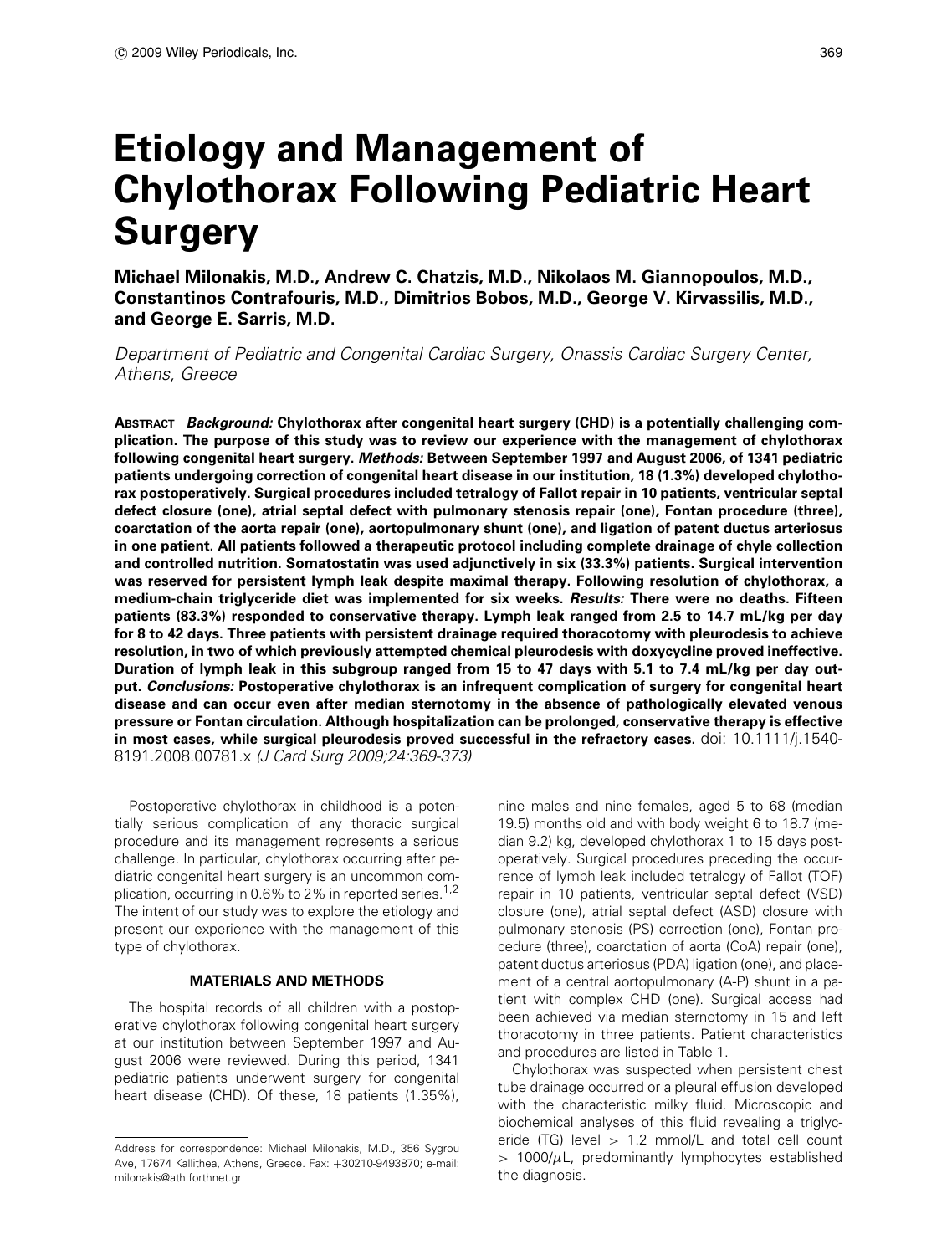| <b>Patient Characteristics and Procedures</b> |                |                                |                                      |                                  |                                 |           |           |                                        |
|-----------------------------------------------|----------------|--------------------------------|--------------------------------------|----------------------------------|---------------------------------|-----------|-----------|----------------------------------------|
| <b>Patients</b>                               | Age<br>(Month) | Diagnosis/<br><b>Operation</b> | <b>Duration</b><br>of Leak<br>(Days) | Amount<br>of Leak<br>(mL/kg/Day) | Somatostatin Doxycyclin Surgery |           |           | <b>Comments</b>                        |
|                                               | 23             | <b>TOF</b>                     | 24                                   | 5.04                             | Yes                             | Yes       | Yes       | Reoperated day 30                      |
| $\overline{2}$                                | 13             | <b>TOF</b>                     | 8                                    | 3.86                             | <b>No</b>                       | <b>No</b> | <b>No</b> |                                        |
| 3                                             | 13             | ASD, PS                        | 47                                   | 7.39                             | Yes                             | Yes       | Yes       | Reoperated day 15<br>Noonan's syndrome |
| 4                                             | 10             | <b>VSD</b>                     | 30                                   | 2.53                             | No.                             | <b>No</b> | <b>No</b> |                                        |
| 5                                             | 9              | <b>TOF</b>                     | 15                                   | 5.28                             | Yes                             | <b>No</b> | No        |                                        |
| 6                                             | 19             | <b>TOF</b>                     | 36                                   | 5.71                             | <b>No</b>                       | <b>No</b> | No        |                                        |
| 7                                             | 31             | <b>PDA</b>                     | 25                                   | 8.71                             | Yes                             | No        | Yes       | Reoperated day 2                       |
| 8                                             | 22             | <b>TOF</b>                     | 8                                    | 4.70                             | Yes                             | No        | No        |                                        |
| 9                                             | 5              | CoA                            | 2                                    | 5.67                             | No.                             | No        | No        |                                        |
| 10                                            | 42             | Fontan                         | 10                                   | 3.92                             | No                              | No        | No        |                                        |
| 11                                            | 22             | <b>TOF</b>                     | 26                                   | 14.7                             | <b>No</b>                       | <b>No</b> | <b>No</b> |                                        |
| 12                                            | 28             | Complex CHD/<br>A-P shunt      | 20                                   | 6.25                             | No                              | No        | No        |                                        |
| 13                                            | 50             | Fontan                         | 13                                   | 2.8                              | No.                             | <b>No</b> | No        |                                        |
| 14                                            | 15             | <b>TOF</b>                     | 38                                   | 9.1                              | Yes                             | No        | No        |                                        |
| 15                                            | 68             | Fontan                         | 42                                   | 6.05                             | No                              | No        | No        |                                        |
| 16                                            | 20             | <b>TOF</b>                     | 16                                   | 7.69                             | <b>No</b>                       | <b>No</b> | <b>No</b> |                                        |
| 17                                            | 15             | <b>TOF</b>                     | 16                                   | 4.1                              | No                              | <b>No</b> | No        |                                        |
| 18                                            | 19             | <b>TOF</b>                     | 16                                   | 5.57                             | No                              | No        | No        |                                        |

**TABLE 1**

*All patients were treated conservatively, initially, with complete pleural drainage of the chyle collection and either enteral low-fat diet or, in most cases, total parenteral nutrition (TPN). A somatostatin analogue was used adjunctively in six patients (33.3%). Attempted chemical pleurodesis with doxycycline via chest tube was unsuccessful in two patients. Surgical intervention was reserved for persistent lymph leak despite maximum medical treatment and was necessary in three patients. All patients continued on mediumchain triglyceride (MCT) diet for a total of six weeks following resolution of chylothorax and on low-fat diet for another six weeks (Fig. 1).*

### **RESULTS**

*There were no deaths. Fifteen patients (83.3%) responded to conservative therapy. The median duration of lymph leak in these patients was 16 days (range 8 to 42), and the median lymph leak 5.6 (range 2.5 to 14.7) mL/kg per day. In two out of three patents with persistent drainage, chemical pleurodesis with doxycyclin via chest tube proved ineffective. The median duration of lymph leak in this medically refractory subgroup was 24 (range 24 to 47) days with median output 7.4 (range 5 to 8.7) mL/kg per day. These patients underwent thoracotomy, lymphatic ligation, and abrasion pleurodesis resulting in postoperative resolution of chylothorax.*

## **CONCLUSION**

*Injury to the main thoracic duct or its branches is possible after virtually any procedure performed near its route, typically during aortic procedures performed in the left hemithorax. However, most of our patients (83.3%) who developed chylothorax had undergone a sternotomy, and surgical manipulation remote from* *the course of the thoracic duct. The etiology of lymph leak in these patients is unclear but may involve injury to small lymphatic vessels around the ascending aorta, the superior vena cava, or the pulmonary artery trunk and its branches, which may require extensive dissection for cannulation or repair. Variations in lymphatic pathways and the presence of accessory or minor lymphatic channels in the mediastinum may render them vulnerable to inadvertent trauma during these procedures, resulting in chylous effusion without interference of the main thoracic duct. Chylopericardium has been reported as a rare complication after operations for congenital heart disease.<sup>3</sup> Isolated chylopericardium is difficult to diagnose and may be mistaken for postpericardiotomy syndrome. This raises the question whether the pleural effusions seen in our sternotomy cases are in fact pericardial collections draining through an opening in the pleura in one of the hemithoraces and presenting as chylothoraces. It should be mentioned that we routinely open both pleurae (drained separately to prevent postoperatively fluid collection). It is of interest that in two of our patients, the presentation of chylothorax in the right hemithorax coincided with the development of a mild pericardial effusion.*

*Chylothorax can also occur after obstruction in the superior vena cava without anatomic injury of lymph channels. Blalock et al. proved experimentally that occlusion of the superior vena cava (SVC) can produce chylothorax.4,5 Therefore, certain cardiovascular procedures like the Fontan operation are more prone to this complication due to the expected increase in SVC pressure. However, no sign of increased central venous pressure was noted in our group of patients, and only three of the 40 patients (7.5%) who underwent a Fontan procedure during the same period developed postoperative chylothorax, this complication occurring despite a low Fontan pressure (*∼*12 mmHg).*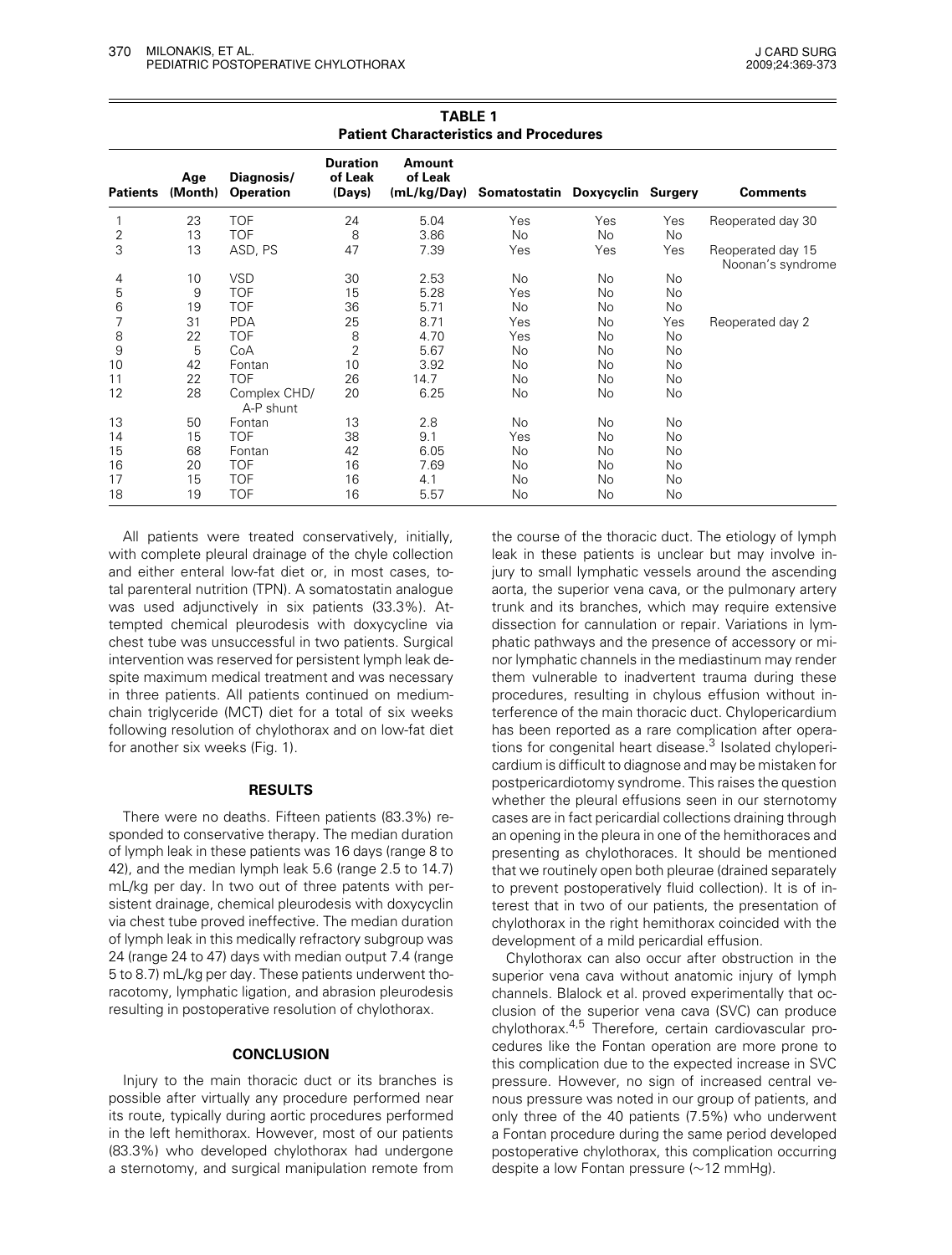

**Figure 1.** *Protocol for postoperative chylothorax treatment.*

*Lymphatic dysplasia with spontaneous chylothorax is also a feature of Noonan and Turner syndromes.6,7 One of our patients who developed chylothorax after ASD closure had Noonan's syndrome.*

*The morbidity of chylothorax is potentially severe, as large losses of fluids, proteins, lipids, and white blood cells can cause dehydration, nutritional deficiency, and immunologic dysfunction. Nonetheless, intrapleural infections are rare, possibly due to the bacteriostatic nature of the chylous fluid.8 Accurate diagnosis and early treatment are important for achieving a favorable outcome and, therefore, the development of a pleural effusion after a thoracic procedure should always raise the suspicion of possible chylothorax. Diagnosis is based on examination of the effusion. Chyle is a lymphatic fluid enriched with fat absorbed by intestinal cells and transported via the thoracic duct into the circulation. The fluid has a milky appearance when chylomicrons are present, while during starvation it appears clear with a light yellow tint. Microscopic and biochemical*

*analyses of the pleural effusion should show triglycerides* > *1.2 mmol/L and cell count* > *1000 cell/*μ*L with a predominance of lymphocytes.9,10 Because dietary fat in neonates and infants either consists mainly of triglycerides, or is metabolized to them during digestion, the presence of cholesterol cannot be expected. Therefore, it is best to measure triglyceride levels in a suspicious pleural fluid.11*

*Upon diagnosis, aggressive medical therapy should be commenced immediately.12-14 Our therapeutic protocol (Fig. 1) involves an initial approach with complete evacuation of pleural effusion to obtain good lung expansion. In addition, no or low-fat enteral diet is established. It has been shown that long-chain fatty acids of 12 or more carbon atoms undergo a second esterification and enter the lymph as chylomicrons, whereas medium-chain fatty acids pass directly into the portal system coupled to albumin.<sup>15</sup> This has led to the adoption of a medium-chain triglyceride diet as nutritional support for patients with chylothorax. When oral*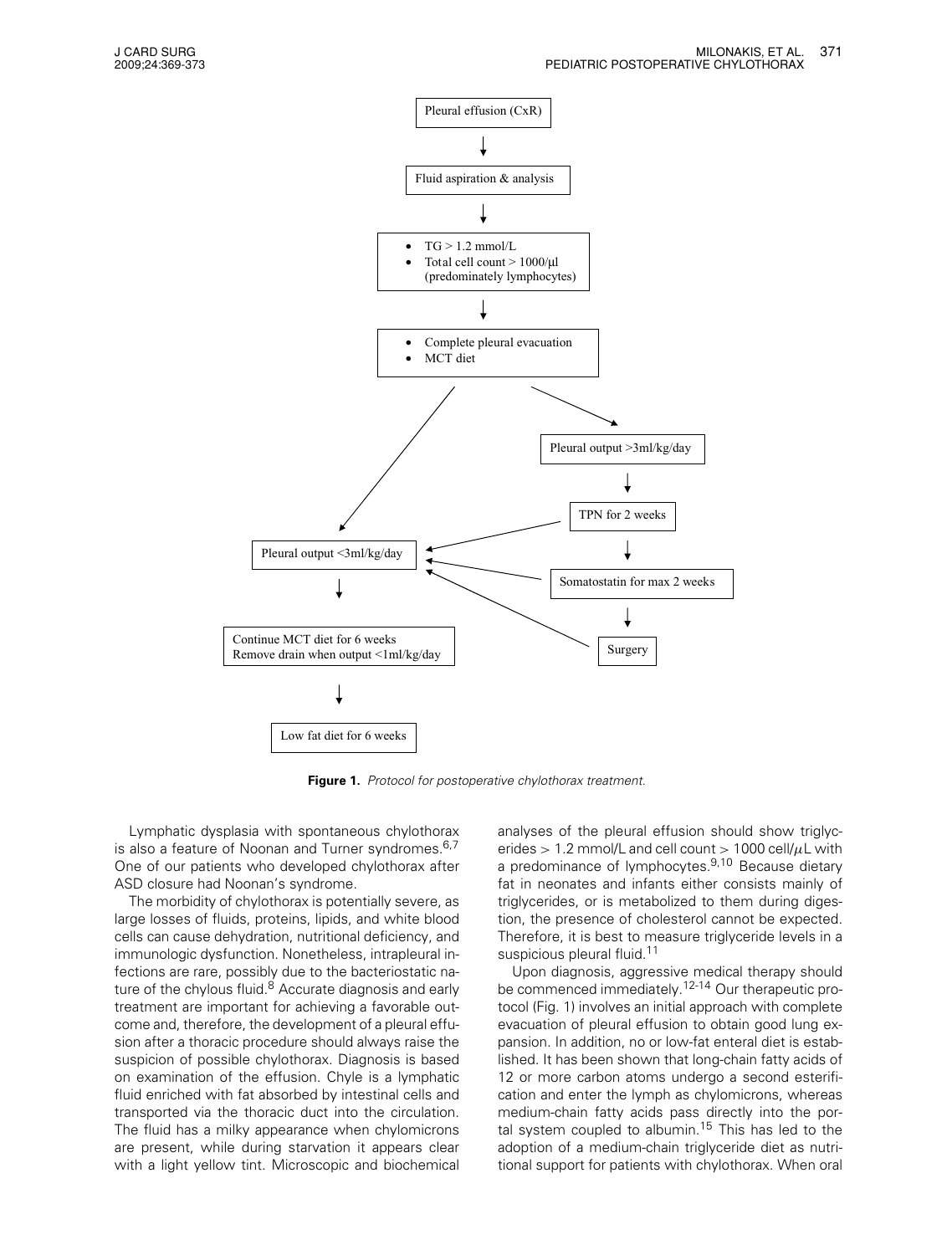*diet is not successful, oral intake is forbidden and total parenteral nutrition (TPN) infusion instituted. This conservative approach was effective in 15 (83.3%) of our patients, although a lengthy hospitalization was necessary. The time limit for conservative treatment is three to four weeks as most of our patients responded favorably to medical therapy within that time frame. Conservative treatment should not be thought to be free of complications. Parenteral nutrition itself may engender several problems related to infection, thrombosis, or cholestasis.16 However, we have not encountered such problems in our small series of patients.*

*There is scarce clinical evidence that somatostatin may be helpful in affecting the rate and amount of thoracic chyle leak.<sup>17</sup> Somatostatin reduces gastric, pancreatic, and intestinal secretion.18-20 The inhibition of serotonin and other gastrointestinal peptides also appears to reduce intestinal absorption and decrease hepatic venous pressure gradient and splachnic blood flow. This influence on the hemodynamics of splachnic circulation (increased splachnic arteriolar resistance) and intestinal motility (decreased gastrointestinal blood flow) may be reflected in a reduction of chyle output.21 In six of our patients (33.3%), a somatostatin analogue was added as an adjunct to the initial conservative treatment and was administered as a continuous intravenous infusion in gradually increasing dosage for a maximum period of two weeks. In our limited experience, this appeared to be the maximum period of time during which the drug may have exhibited its effect. The latter was demonstrated by a gradual decrease in chest tube drainage once started, coming to a full stop after a maximum of 14 days in the two patients in whom this approach was successful. However, since only two (33.3%) of somatostatin-treated patients responded, and furthermore since reduction in chyle flow in those patients was gradual (and therefore possibly could have been achieved even without somatostatin), the effectiveness of this modality remains dubious.*

*Tetracycline has been used successfully for chemical pleurodesis in patients with chylothorax,<sup>22</sup> but this drug is no longer available as a solution. However, doxycyclin pleurodesis used in some of the cases as an alternative to tetracycline, had no effect whatsoever on the amount and/or the drainage rate.*

*If conservative therapy fails to control the leak, surgical intervention is advocated, although specific and precise criteria for abandoning conservative therapy are neither standardized nor generally accepted. It is accepted, however, that if, despite conservative therapy, lymphatic leakage persists beyond a few weeks or if massive fluid and nutritional losses present danger to the patient, precluding thus prolongation of medical treatment, operative intervention is indicated. Lampson reported the first successful ligation of the thoracic duct for chylothorax in 1947.<sup>8</sup> Operations for postoperative chylothorax include one or a combination of several possibilities including direct closure of leaking lymphatics, ligation of the main thoracic duct at the hiatus, and/or mechanical pleurodesis. Several disadvantages of the supradiaphragmatic thoracic duct ligation via right thoracotomy, including variations in ductal*

*anatomy, often lead to failure of this approach, resulting in continuous chylous effusion with the associated morbidity.<sup>2</sup> Our preferred surgical strategy is to perform a thoracotomy on the affected side aiming to identify and control the specific lymphatics involved, if possible with the aid of preoperative cream administration. In addition, abrasion pleurodesis completes the procedure. This approach was successful in the three patients, one of who had a lymphatic leak associated with an operation around the descending thoracic aorta (PDA ligation).*

*Our data confirm that postoperative chylothorax following surgery for congenital heart surgery is rare and in some instances may be connected to chylopericardium. Nonoperative management can be successful in the majority of cases.<sup>23</sup> Somatostatin may play an adjunctive role in some patients, while doxycycline chemical pleurodesis seems entirely ineffective. Surgical intervention can be reserved for the minority of patients who fail to respond to medical treatment and it is successful. Overall appropriate therapy of this complication may be lengthy but can prevent significant morbidity and mortality.*

#### **REFERENCES**

- *1. Le Coultre C, Oberhansli I, et al: Postoperative chylothorax in children: Differences between vascular and traumatic origin. J Pediatr Surg 1991;26:519-523.*
- *2. Bond SJ, Guzzetta PC, Snyder ML, et al: Management of pediatric postoperative chylothorax. Ann Thorac Surg 1993;56:469-473.*
- *3. Campbell RM, Benson LN, et al: Chylopericardium after cardiac operations in children. Ann Thorac Surg 2001;72:193-196.*
- *4. Blalock A, Cunningham RS, Robinson CS: Experimental production of chylothorax by occlusion of the superior vena cava. Ann Surg 1936;104:359-364.*
- *5. Szabo G, Magyar Z: Effect of increased systemic venous pressure on lymph pressure and flow. Am J Physiol 1967;212:1469-1974.*
- *6. Goens MB, Campbell D, Wiggins JW: Spontaneous chylothorax in Noonan syndrome. Treatment with prednisone. Am J Dis Child 1992;146(12):1453-1456.*
- *7. Bottner F, Sandmann C, Semik M, et al: Chylothorax after surgery for thoracic deformity in Noonan syndrome. Orthopedics 2005;28(1):71-73.*
- *8. Lampson LS: Traumatic chylothorax. A review of the literature and report of a case treated by mediastinal ligation of the thoracic duct. J Thorac Surg 1948;17:778-781.*
- *9. Staats BA, Ellefson RD, Budahn LL, et al: The lipoprotein profile of chylous and nonchylous pleural effusions. Mayo Clin Proc 1980;55:700-704.*
- *10. Straaten van HL, Gerards LJ, Krediet TG: Chylothorax in the neonatal period. Eur J Pediatr 1993;152:2-5.*
- 11. Büttiker V, Fanconi S, Burger R: Chylothorax in *children—Guidelines for diagnosis and management. Chest 1999;116:682-687.*
- *12. Robinson CL: The management of chylothorax. Ann Thorac Surg 1985;39:90-95.*
- *13. Milsom JW, Kron IL, Rheuban KS, et al: Chylothorax: an assessment of current surgical management. J Thorac Cardiovasc Surg 1985;89:221-227.*
- *14. Marts BC, Naunheim KS, Fiore AC, et al: Conservative versus surgical management of chylothorax. Am J Surg 1992;164:532-535.*